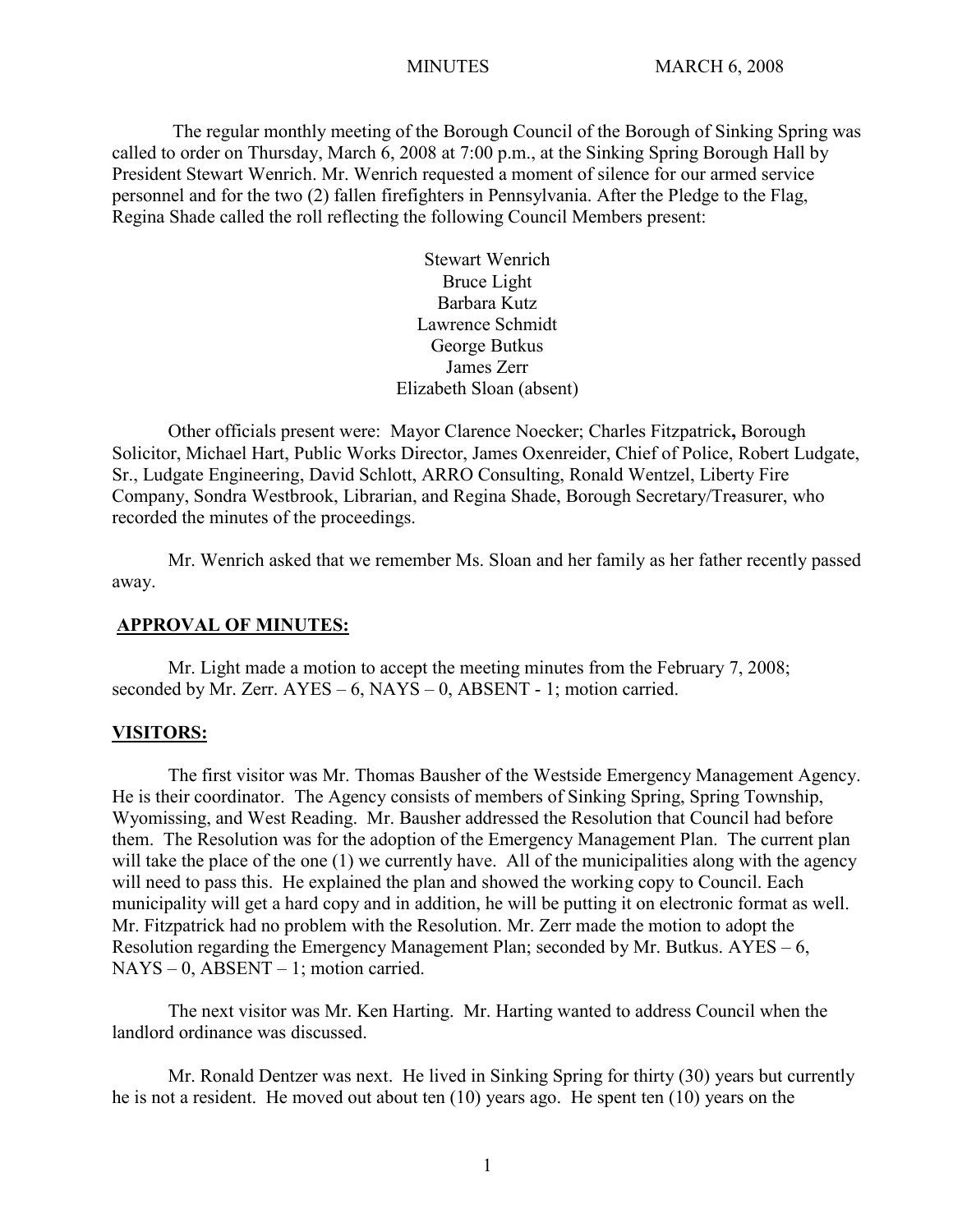## **VISITORS (cont'd):**

Planning Commission and he spent fifteen (15) years on Council. He came to address the landlord ordinance. He stated he owns about \$1,000,000.00 in properties in the Borough. He does not like to hear that we are thinking about adopting something like this. He feels that no one can take better care of the properties then landlords. Mr. Dentzer said that we get a lot of money from landlords already. He feels we don't need an additional fee from the landlords. He believes that we get more money from landlords then we do from single family units. The trash fee was passed on to the landlords to which Mr. Dentzer agreed was a good idea. The sewer goes to the landlord. He feels that landlords have done a lot of good. He cited Lucky and how he turned the old Orioles Club into a wonderful looking apartment building. That saved on the police having to go there due to the noise, etc. He continued to state that what Lucky did for the old property across from Boscov's. He continued that brought more revenue into the Borough not to mention making it look better. He wanted Council not to take this as criticism. He just wanted Council to think of some of this before making any decisions. Mr. Dentzer said that maybe safety is an issue. He continued no matter what is placed in a lease or in an ordinance some people are going to do whatever they feel like doing. He tries to deal with these issues himself. He feels that we are just creating a job for someone that has an inspection agency. He thanked Council for their time and consideration.

## **COMMUNICATIONS:**

There were no communications.

# **APPROVAL OF THE BILLS:**

Mr. Light made a motion to pay the bills; seconded by Mrs. Kutz.  $AYES - 6$ , NAYS – 0, ABSENT – 1; motion carried.

# **REVITALIZATION PROJECT:**

Mr. James Pachuilo, Chairman of the Revitalization Project addressed Council. He stated that the subcommittees met the Tuesday prior to the Council meeting. They have four (4) people volunteer for various duties to keep this project moving forward. It was decided that the website name for this project will BOSS 20/20.org. They are hoping to utilize a student from the Wilson High School to design the site. Mr. Loth will set up the domain name. The name stands for Borough of Sinking Spring 20/20…Our Vision to Our Future. The Executive Committee met with the representatives from DCED. Their recommendation is that the Committee work with the Rt. 422 Corridor Project people. This is the direction they will be heading. Mr. Ludgate found a few things. The first being there is a traffic congestion problem in the heart of Sinking Spring. The second everyone agrees because of this our downtown suffers – business does not do well there which has a negative effect on our tax base and our quality of life. The third issue is that if we are going to improve any of these things we need a solution. The Committee has begun forming a solution. This has resulted in a plan. Mr. Ludgate went to an independent traffic engineer, Greg Bogia and asked for his opinion if this plan will work. His report was in the folder that was passed around. Each Councilperson was given one (1). Mr. Bogia stated that if the plan that the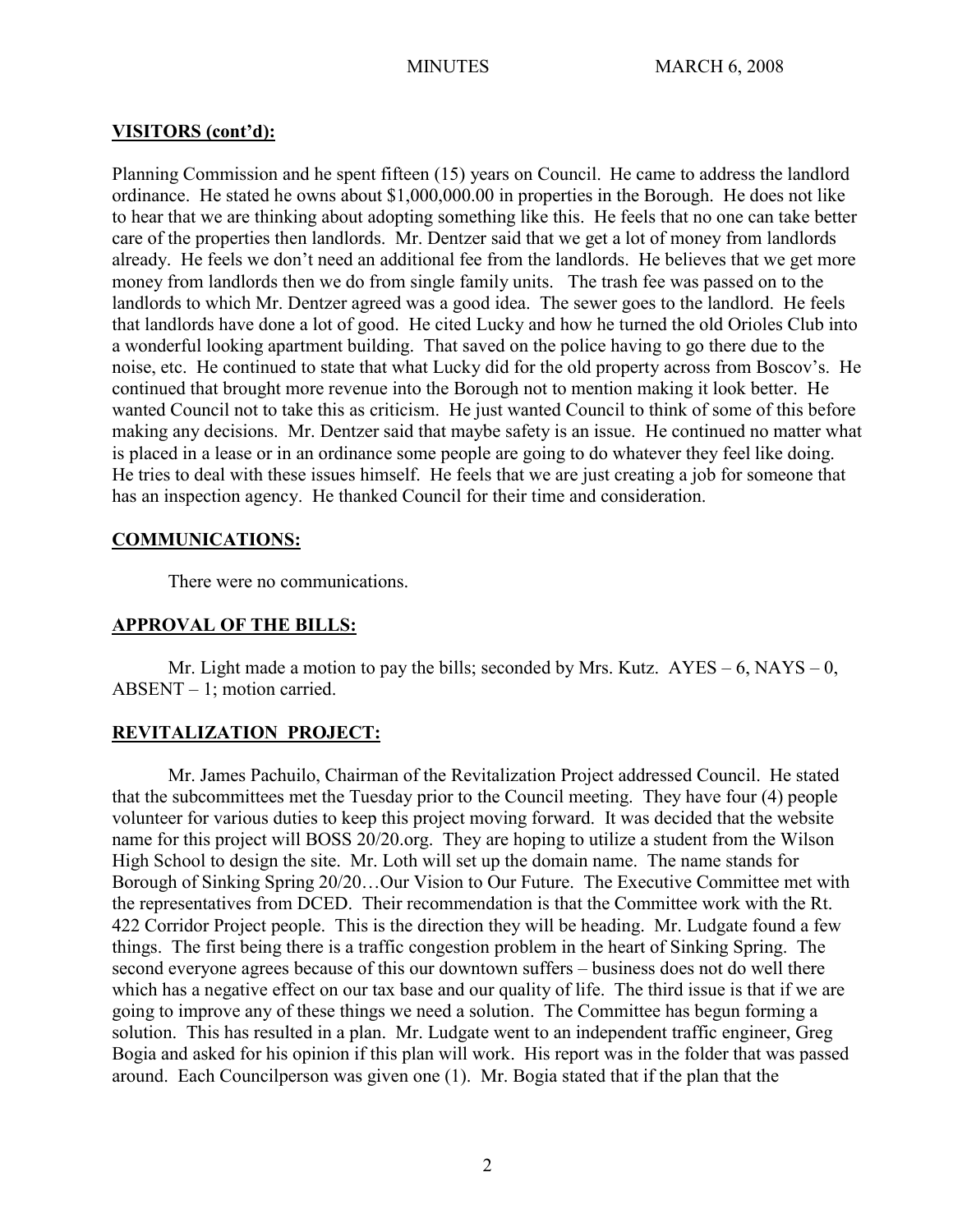# **REVITALIZATION PROJECT (cont'd):**

Committee has worked on was put into effect the current level of service at Mull Avenue which is currently an "F" at certain times of the day will go to a "D" or maybe even a "C". He explained that an "F" means you wait for a few cycles to get through the light, a "D" means you might wait an extra light cycle now and again, a "C" means you will rarely wait, and a "B" means you will sail right through. To get to a level "C" would be remarkable to get to a letter "D" would be good. Mr. Butkus questioned if this took into consideration that as time goes on it will get more congested to get through. Mr. Ludgate stated this is based on a snapshot of today. This is the traffic information that was passed on to them from the engineer who is doing the traffic study for the Corridor project. Mr. Ludgate stated that this report also takes into consideration about how many lanes you will have or need. We are looking to 2020 as what we will need however the information was only what we currently have. Mr. Pachuilo stated that the regular meetings are the third Thursday, however the subcommittees will be meeting the first Tuesday of the month at 6:00, 7:00, and 8:00 here at the Borough Hall. He again stated that the public is welcome to come and get involved.

# **MILLER ENVIRONMENTAL:**

Mr. Peter Juzyk gave the monthly report. The wastewater data for the month was – total monthly flow  $-25,379,000$  gallons, average daily flow  $-875,000$  gallons, minimum daily flow  $-$ 584,000 gallons, and maximum daily flow – 1,622,000 gallons. Total precipitation was 7.00 inches. There were no NPDES violations however they were still waiting for some lab results. The contribution for each municipality is as follows – Sinking Spring (which includes an unmetered portion of Spring Township) – 75.8%; Lower Heidelberg – 15.9%; and South Heidelberg – 8.3%. Mr. Juzyk stated a new employee started back at the plant. They also received the spare aerator gear reducer on February 5, 2008. Mr. Juzyk stated he was contacted by McCormick Taylor of the Rt. 422 Corridor Project. Mr. Juzyk stated he went out and verified the location of the sewer lines. He told them that there might be a problem with the location of a few catch basins once the project begins. Mr. Ludgate stated the average daily flows are up a bit. Mr. Ludgate questioned if there is any one (1) point where the inflow is entering at. Mr. Juzyk stated it does not appear to be any one (1) point. Looking at the various flow meters there is a general increase. Mr. Butkus stated that the I&I Abate Program is progressing and some water has been taken out of the system. Mr. Wenrich said with seven (7) inches of rain that certainly would add to the ground water. Mr. Ludgate stated that at the southeast corner of the Borough, Spring Township has a huge plan going on. The plans were delivered with a note that stated the Borough has waived the review. They are recommending that the plan not be waived. He explained why.

# **COMMITTEE REPORTS:**

# **FIRE DEPARTMENT – RONALD WENTZEL, FIRE CHIEF:**

Mr. Wentzel stated they were up and looked at the vehicle. He handed out photos. The call volume is going up. The delivery date will be April 12, 2008. The average turnout for the calls is about 13 to 15 people per call. Mr. Wentzel explained what the vehicle will be used for.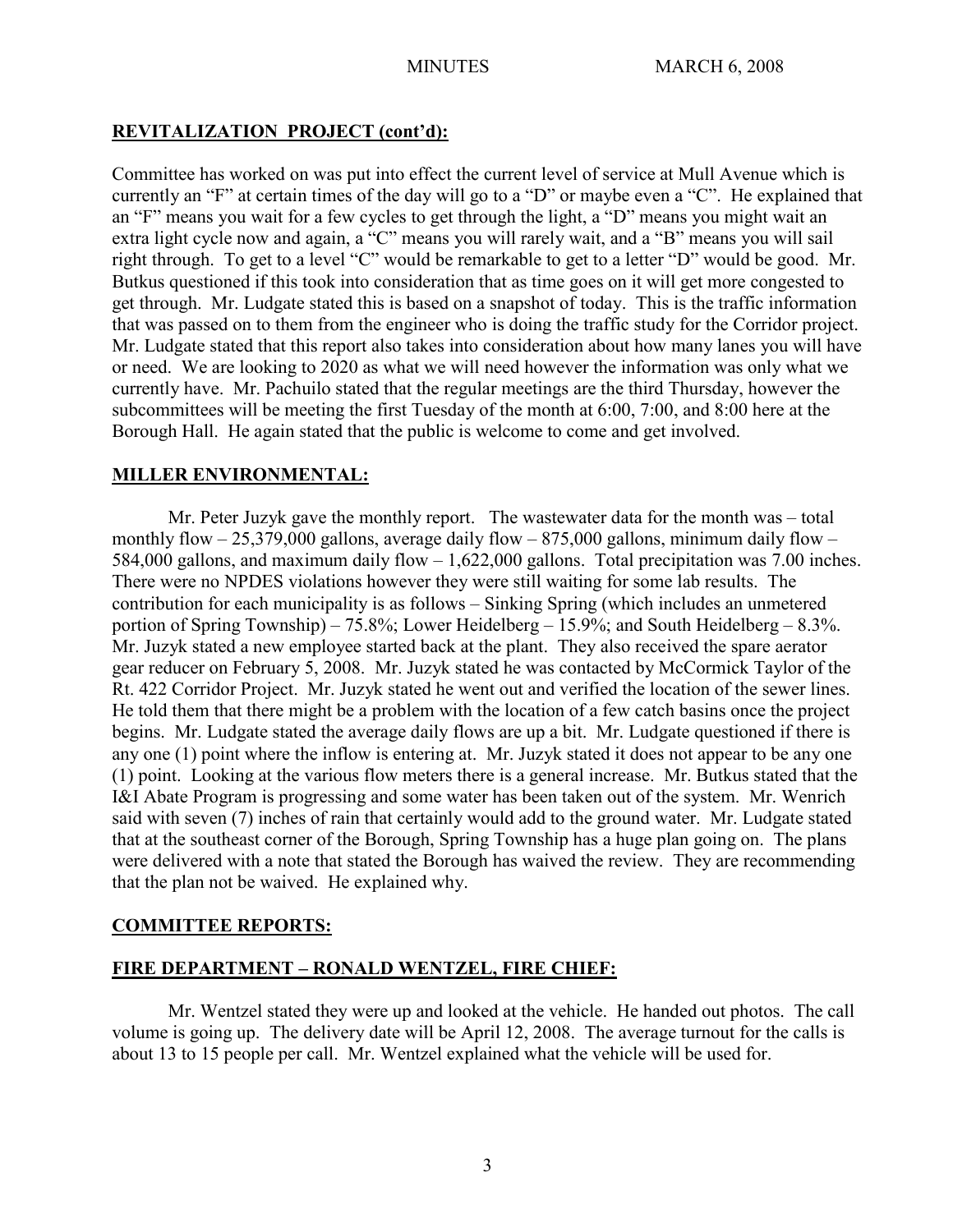## **BOROUGH ENGINEER – ROBERT LUDGATE, SR:**

Mr. Ludgate stated that the report was in the book. The activities are outlined there. He opened up to any questions they might render.

# **PUBLIC WORKS DIRECTOR – MICHAEL HART:**

Mr. Hart said that over the last several weeks the Borough staff and road crew have been working at becoming NIMS certified. To date everyone in the office and the road crew are certified at the levels they need to be.

The first round of the 2010 census has been completed and sent in to Philadelphia for their review.

Mr. Pachuilo questioned if the people who are doing the Dunkin Donuts are aware of the debris, etc. that was thrown in the "Spring". Mr. Hart stated he needs to get in contact with the general contractor. They then hire their own contractors to do the work. He needs to locate them; he will try to get in touch with the owner. Mr. Hart will follow up with the owner. Mr. Wenrich stated if they do not agree to our terms we can shut them down. Mr. Hart was not sure we could do this to which Mr. Fitzpatrick said we could. He urged Mr. Hart to contact him if needed.

# **SEWER ENGINEER – DAVID SCHLOTT, JR:**

Mr. Schlott stated that there are two (2) contracts that are out; one (1) for dig up repairs and the other for in place repairs. They are both almost completed. There was one (1) that they were hoping would be an in place repair however it now appears it will need to be a dig up repair. It is on Rt. 724 so PENNDOT permits might be needed. The repair is in the sidewalk.

THE SAFC Bioscience which is located in South Heidelberg Township, an inspection was done to make sure they were in compliance. It appears satisfactory.

The testing of the influent at the plant has been showing an increase in the BOD. Some of the results continue to be high and suspect. It is not consistent. There are no problems on the effluent side. One (1) idea was to have Miller Environmental do split testing. Have two (2) labs do the results. In the budget there is a 24 hour composite sampler. Mr. Juzyk is getting quotes on this too. Mr. Wenrich questioned have we had more spikes. The answer was yes. Mr. Butkus stated that if they have a spike at the head works end of the plant; you would except to see a spike later in the week in another area of the plant. Mr. Francis Butkus stated the Spring Township plant is experiencing the exact same thing. He continued that we are not interconnected so something is getting into both systems.

ARRO has all the information and they are putting together the Chapter 94 Report. They expect the report to be completed within the next few weeks. The 2007 numbers show and average daily flow was 656,225 gallons per day. Mr. Wenrich stated that was just a little over half the capacity. The three (3) month maximum occurred during March, April, and May. It would be 848,000 gallons.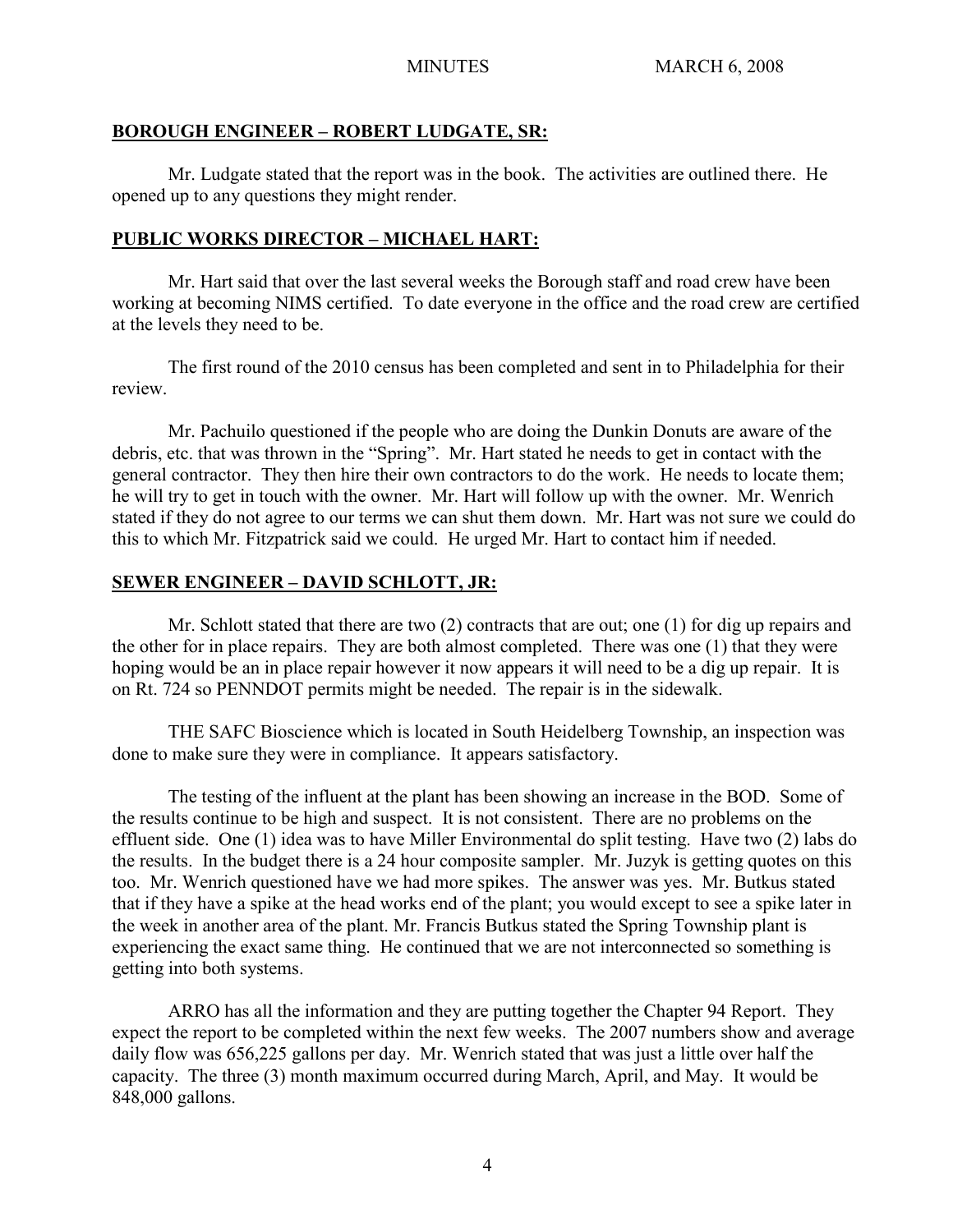#### **SEWER ENGINEER – DAVID SCHLOTT, JR (cont'd):**

An explanation occurred regarding how high the BODs were. Mr. Francis Butkus suggested taking grab samples at different areas to check the flow and see if they can find where the BODs might be entering into the system. They will be starting outside the Borough and then move in. It developed within the last year to year and a half. Miller Environmental could do the grab samples. The cost would be whatever the lab work would be. Mr. Wenrich feels this would be a good idea.

#### **SEWER AND SANITATION COMMITTEE – GEORGE BUTKUS:**

Mr. Butkus stated the Sewer Committee did meet. The BCM report was discussed. The areas that were addressed were the headwork screening, the reed beds, and the clarifier. The Committee would prefer the decision on the clarifier be deferred till next month when the Chapter 94 Report is completed. Mr. Butkus had a few comments about the BCM report. The headwork's area and the sludge beds were agreed upon; they needed to be done. It is advantageous for us to do it now. The BCM makes a great assumption that we are fine now but what about later. The plant was designed to run at 1MGD. As we have seen in prior Chapter 94 reports we need to look at five (5) years into the future. The assumption that you are fine now but it might not be practical. He explained why. Mr. Butkus who attends the Authority meetings had a request. The Authority has requested clarification from the Borough of the intent of the resolution to dissolve them. This resolution was presented over a year ago. They have done minimal preparation for these upgrades that we are currently speaking of. They are wondering how much longer till Council lets them move ahead. We have wasted a year. That is another year closer to the overload or whatever. He continued that did not include the cost of building supplies, blacktop, etc. They are looking to us for guidance. It is their stance to which Mr. Butkus agreed it is either now for the clarifier or either in two (2) years. He encouraged Council that we need to do something. These plans will need to go to the State as well. Mr. Fitzpatrick stated the BCM report was given in response to statements ARRO has made with regards to expansion of the plant. He wondered if it wouldn't be advantageous to have ARRO respond to the findings in writing. We have one (1) engineering firm reviewing the other. He feels it would be appropriate to have ARRO response to those comments. Mr. Butkus stated Mr. Schlott explained the report to the committee, not in writing, but verbally. Mr. Schlott stated they were holding off till the Chapter 94 report was completed. They didn't want to give one (1) idea then the report is finished and then it is something else. Mr. Butkus stated the School Board had a representative at the Authority meeting for the new Jr. High. For whatever reason that municipality told the school district that they did not have that reserve capacity to give them. At present our Authority does not have extra capacity to sell them. All reserve capacity that we currently have is reserved for projects here in the Borough. They were referred back to their municipality. They should have reserve capacity to give them. Mr. Schmidt questioned Mr. Fitzpatrick if we know how much capacity Lower Heidelberg has available in our plant. Mr. Fitzpatrick stated 234,500 gallons. That is their total. They are using based on tonight's numbers 140,000 gallons. They have enough capacity left over. Mr. Francis Butkus stated it will take about one (1) year to design the plant. Then it will have to go to bid and then building it. It will be about 31/2 to 4 years till it's built. It will now cost us about \$1,000,000 more and if wait longer the price will go up more. Mr. Fitzpatrick stated that was not necessarily true. He knows of some prices that are coming down now. There is not a whole lot of work for contractors out there right now. Will it remain that way, Mr. Fitzpatrick hopes not but for now it does appear costs are coming down. The plant was designed in 1992 and went on line in 1996; it was designed with more clarifiers; but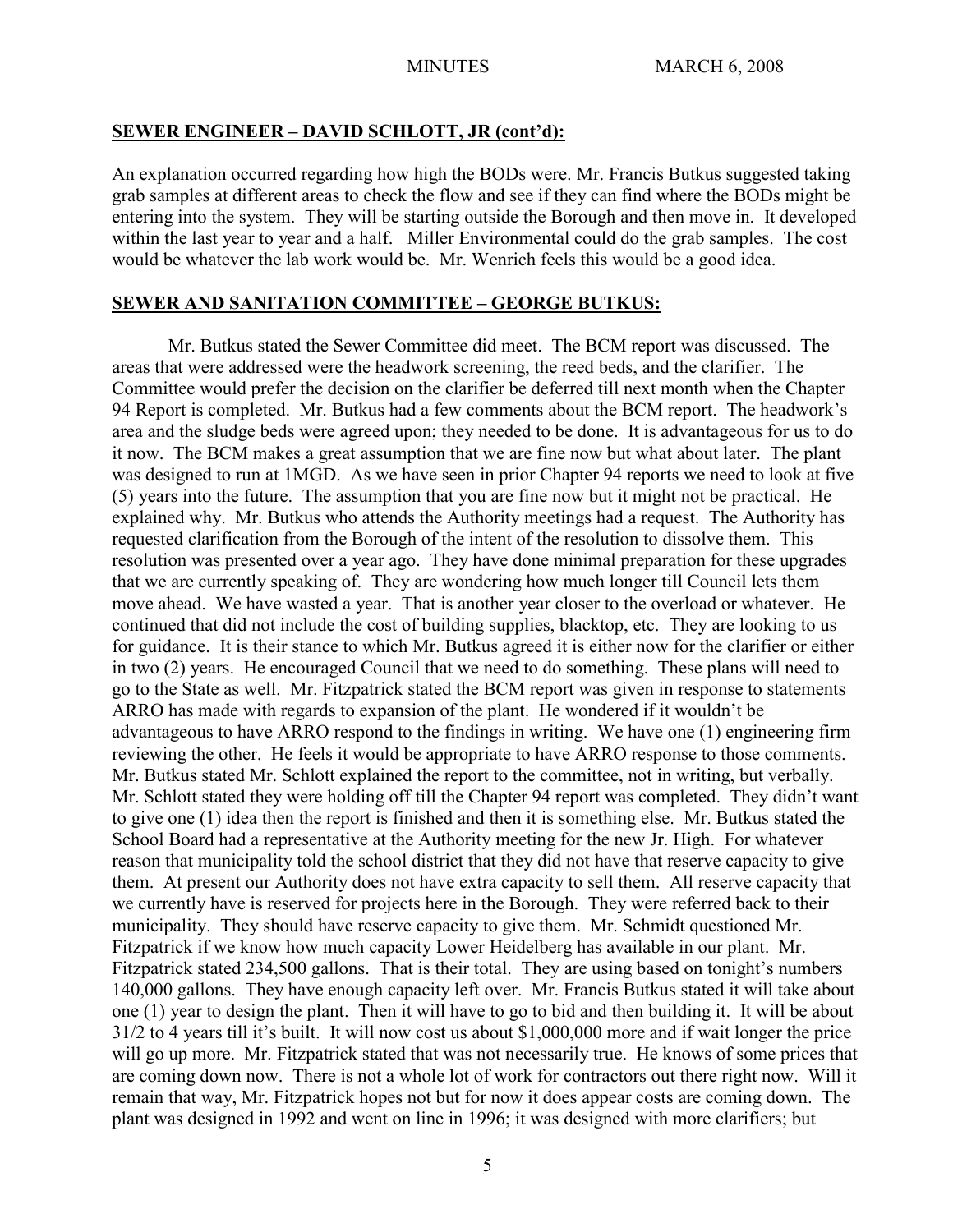## **SEWER AND SANITATION COMMITTEE – GEORGE BUTKUS (cont'd):**

at that time it did not make financial sense nor would DEP approve it. Mr. Ludgate stated that Lower Heidelberg Township is "hoarding" capacity for which the Borough has paid capital costs. So, part of our sewer fees what they do is cover capital costs, so basically they are withholding some of the capital recovery we should be getting. Mr. Ludgate thought that was a point worth making to which Mr. Fitzpatrick stated it is a very good point. Mr. Butkus stated that was not true. What Lower got was what Lower paid for stated Mr. Francis Butkus. Mr. Fitzpatrick stated in capacity. Mr. Schlott explained what each of the areas do and how they affect the plant. (i.e. the headworks, reed beds, etc.). Mr. Wenrich questioned if we have a breakdown on the cost. Mr. Schlott stated he does not have the breakdown but all three (3) if the clarifier being a big part of it being 4.5 million dollars. The clarifier is roughly \$500,000.00 Mr. Schmidt said. These are just estimates. The cost without the clarifier is around 4 million dollars. Mr. Weld makes one (1) big assumption in the report. He said if one (1) of them breakdown we try to schedule it for when the weather is good so we can take it down and put it back in shape. That doesn't always happen that way. We have no fall back situation, Mr. Francis Butkus said. That is why if we had the third we could squeeze probably enough into two (2) to make a higher flow. We are pushing our luck now, he continued. Mr. Fitzpatrick stated the problem with this is that if we finance to meet the useful life of the improvements that you are financing, you would find that the Borough residents would have enormous sewer rental bills. That is the problem. The underwriters are trying to channel that rental figure to meet that. That is why they extend it out for that time. Mr. Fitzpatrick stated in 1995 when this was refinanced, there were new acquisitions of capacity. That was financed by someone other than the Borough of Sinking Spring. There is potential there, so that some of this debt is paid off by other sources by those who need the capacity. The plan that the sewer committee has proposed, waiting to see what the Chapter 94 has proposed is a good idea. Have ARRO make a presentation to Council and let Council make their recommendations to the Authority. Mr. Wenrich asked the Authority to allow them to do their due diligence and allow them to study this. Mr. George Butkus stated that even if the Authority became a working Authority the Borough would still have to approve the clarifier and such. Mr. Wenrich stated in his opinion those first items will need to occur however the clarifier, he is not sure of. Mr. Wenrich stated that if it were up to him he would say come in with the cost. Mr. Weaver wanted to know why we don't make a resolution to the effect. Mr. George Butkus questioned if we could authorize the Authority to start the planning of that section. Can we authorize the Authority to start design of this and give them an answer by April on the clarifier just because if you have to roll it in, you have to roll it in? Mr. Schmidt questioned if we were going out to bids for the engineering? Mr. George Butkus stated currently he didn't believe so. He believed that ARRO has presented to the Authority a rough schedule of how or what the fee schedule is for engineering a project such as this. He continued that he believed the Authority was going to stick with ARRO because they know the system as they designed the current system. That way you are not spending more money bringing another engineering firm up to date with where they are now. This is a professional service and they don't have to do that, Mr. George Butkus said. Mr. Schmidt stated he is not throwing stones at ARRO at all, but how do we know we are getting the best price if we don't bid it. Mr. George Butkus said you can ask the same thing about the 20/20 project. Mr. Schmidt said he has asked that question. Mr. Butkus said he questioned again how much are we going to lose especially in a system that has been around for a while? Are we going to lose in the knowledge of what we got, that is going to have to be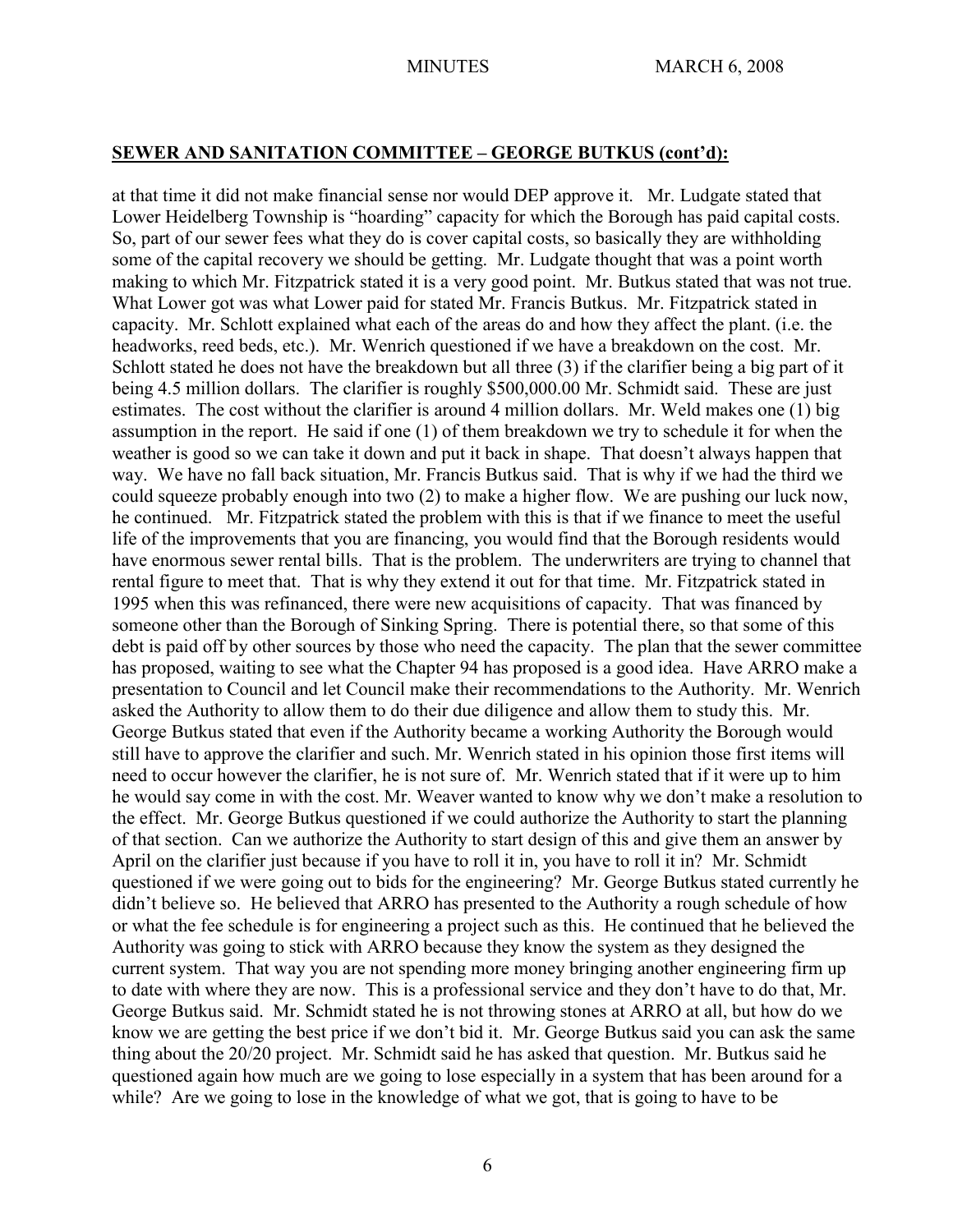# **SEWER AND SANITATION COMMITTEE – GEORGE BUTKUS (cont'd):**

relearned by someone else? Mr. Schmidt said you are putting a dollar value on something you can't touch. Mr. Schmidt stated he worked for an engineering firm, and he was told to do that many times. We laid out the specs – we did the plans and didn't get the drawings, Mr. Schmidt continued, that is not unusual. Mr. Schlott stated that there is usually a design, then there is a bidding stage, and then there is a construction service stage. Mr. Schlott's experience would be they would be the design, but the bidding and construction stage that sometimes is in question as to who would do that. Mr. George Butkus stated it was the Authority's intent to have ARRO design the plant. Once it gets to construction then it would be bid. Mr. Schmidt stated that is a different story. At that point you are past design. Mr. Schmidt stated he has no problem with ARRO. He just wants to make sure if we are sitting here looking at dollars on other projects that we are looking to make sure that we get the right dollars here as well. Mr. Butkus made a motion to allow the Authority to go ahead with the design of the headworks, the reed beds, and the pumps so they can begin more serious design and that we give them an answer on the clarifier by the April 3, 2008 Council meeting so that design is not held up indefinitely; seconded by Mrs. Kutz.  $AYES - 5$ , NAYS – 1 (Mr. Schmidt), ABSENT – 1; motion carried.

# **PUBLIC SAFETY – JAMES ZERR:**

Mr. Zerr asked Mr. Bausher what NIMS certification Council must have. Mr. Bausher stated 700 and 100. Mr. Bausher stated it would depend where someone on Council would sit in an emergency. If you are sitting in the command center you probably would need to have what Mrs. Shade currently has. Mrs. Shade stated she has her certifications in 100, 200, 700, and 800. She needs to get certified in 300 as well; however that requires 24 hours of class room training before the test is taken and that has not been accomplished yet. Mrs. Shade is able to sit in the emergency operations center. It probably isn't that everyone needs to, and it might be foolish. But at least the 700 and 100 should be taken. The 300 is a "bear." You can still be in the emergency center however what you can do in there would be limited.

The next item is that Mr. Hart has passed his Building Code Official class. With that he was assured a \$1,500.00 raise. Mr. Zerr made a motion to give Mr. Hart his \$1,500.00 a year raise retroactive to  $1/1/08$ ; seconded by Mr. Light.  $AYES - 6$ ,  $NAYS - 0$ ,  $ABSENT - 1$ ; motion carried.

At the last Safety Committee meeting it was tossed around about adding a sixth full time police officer to the force. With what we are paying in overtime and the problem we are having getting part time positions, the Safety Committee feels it is warranted to add another full time officer. He would like to activate the Civil Service Commission with the cost being \$45.00 on the return of their application. Mr. Zerr stated we spent about \$48,000.00 last year in overtime. The cost for a probationary police officer will be \$43,000.00 and it was budgeted. Mr. Zerr made a motion to activate the Civil Service Commission for the hiring of a sixth full time police officer and to charge a fee of \$45.00 for each applicant to pay on the return of their completed application; seconded by Mr. Butkus.  $AYES - 6$ ,  $NAYS - 0$ ,  $ABSENT - 1$ ; motion carried.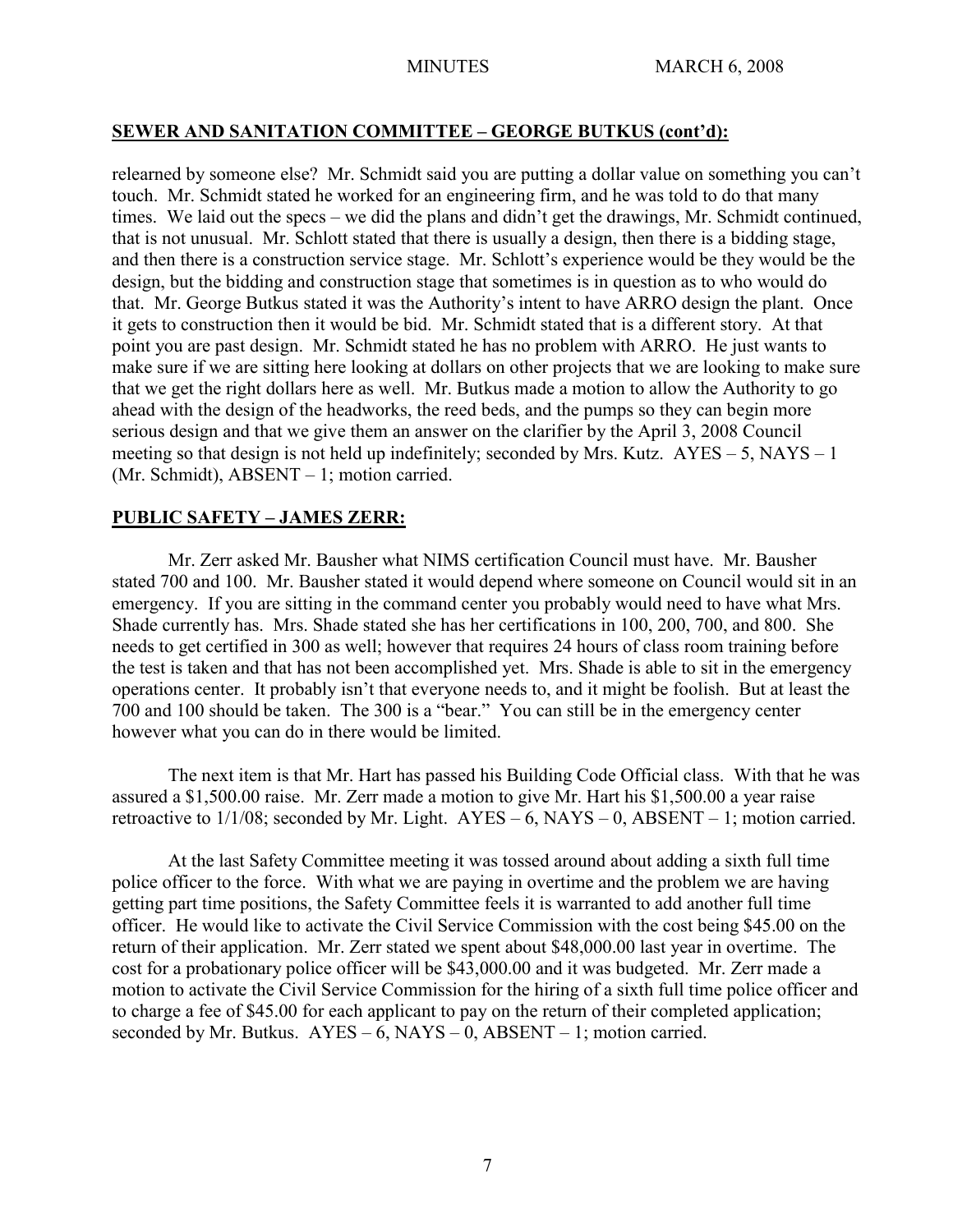## **PUBLIC SAFETY – JAMES ZERR (cont'd):**

The next item was the authorization for the Chief to purchase a new vehicle. The Chief has negotiated some items and the cost will be coming in under \$30,000.00. It does have a hemi. It is a Dodge Charger.

Shortly after Jim Oxenreider became Chief Council appointed him as the Deputy EMA Coordinator; however somehow it got lost in translation. We need to reaffirm that position. Mr. Zerr made the motion to reaffirm Chief Oxenreider as our Deputy EMA Coordinator; seconded by Mr. Butkus. AYES – 6, NAYS – 0, ABSENT – 1; motion carried.

Mr. Zerr gave the Solicitor an Ordinance on the recovery of materials used at emergency scenes. Mr. Fitzpatrick stated he originally had drawn up a resolution for this exact thing. He was not sure we need an Ordinance however if we need one (1) we can certainly adopt one (1). Mr. Zerr stated we need to do this as some municipalities are being challenged with the resolution. The insurance companies are making the challenges. We are not looking for home fires, etc. We are looking at accident scenes and or haz mat scenes. Mr. Butkus made a motion to have Mr. Fitzpatrick draw up an Ordinance pertaining to the recovery of materials used at accidents or haz mat incidents; seconded by Mr. Light;  $AYES - 6$ ,  $NAYS - 0$ ,  $ABSENT -1$ ; motion carried.

Mr. Zerr stated back in June or July we were talking with Spring Township about the mass gathering ordinance. He questioned where we were with that. Mr. Fitzpatrick will get the information for him.

The next Safety Committee meeting will be March 18, 2008 at 7:00 p.m. at the Borough Hall.

## **BOROUGH SECRETARY/TREASUERER – REGINA SHADE:**

Mrs. Shade had nothing at this time.

## **BOROUGH SOLICITOR – CHARLES FITZPATRICK:**

Mr. Fitzpatrick had the borrowing Ordinance to adopt that evening. It is for \$250,000.00 from National Penn Bank. The terms are interest rate of 3.91% for the first seven (7) years fixed and floating thereafter at the li-bar rate plus 110 basis points but a cap of 6%. The theory is that this loan should be paid off by the end of seven (7) years. Based on the seven (7) year loan the 3.91% is clearly the lowest. This loan would mature in 132 months. It is interest only for the first year and then the question is how do we want to do amortize the principal? We can do it monthly or one (1) principal payment a year. They deferred to Mrs. Shade. She wanted the one (1) payment per year. Mr. Butkus questioned if it would save us any money? It depends on when the first payment is made. Mrs. Shade stated the tax money starts coming in March. She was hoping to have the principal and interest payment due after the tax money has come in. We don't have a real cash reserve and to have a monthly principal payment due in January, February and March could be a problem. We only started handling the fire company books two (2) years ago and we don't have a real cash reserve build up right now. The payment would be due in May. Mrs. Shade liked the May date. Mr. Zerr wants the loan paid off as soon as possible (hopefully within four (4) years).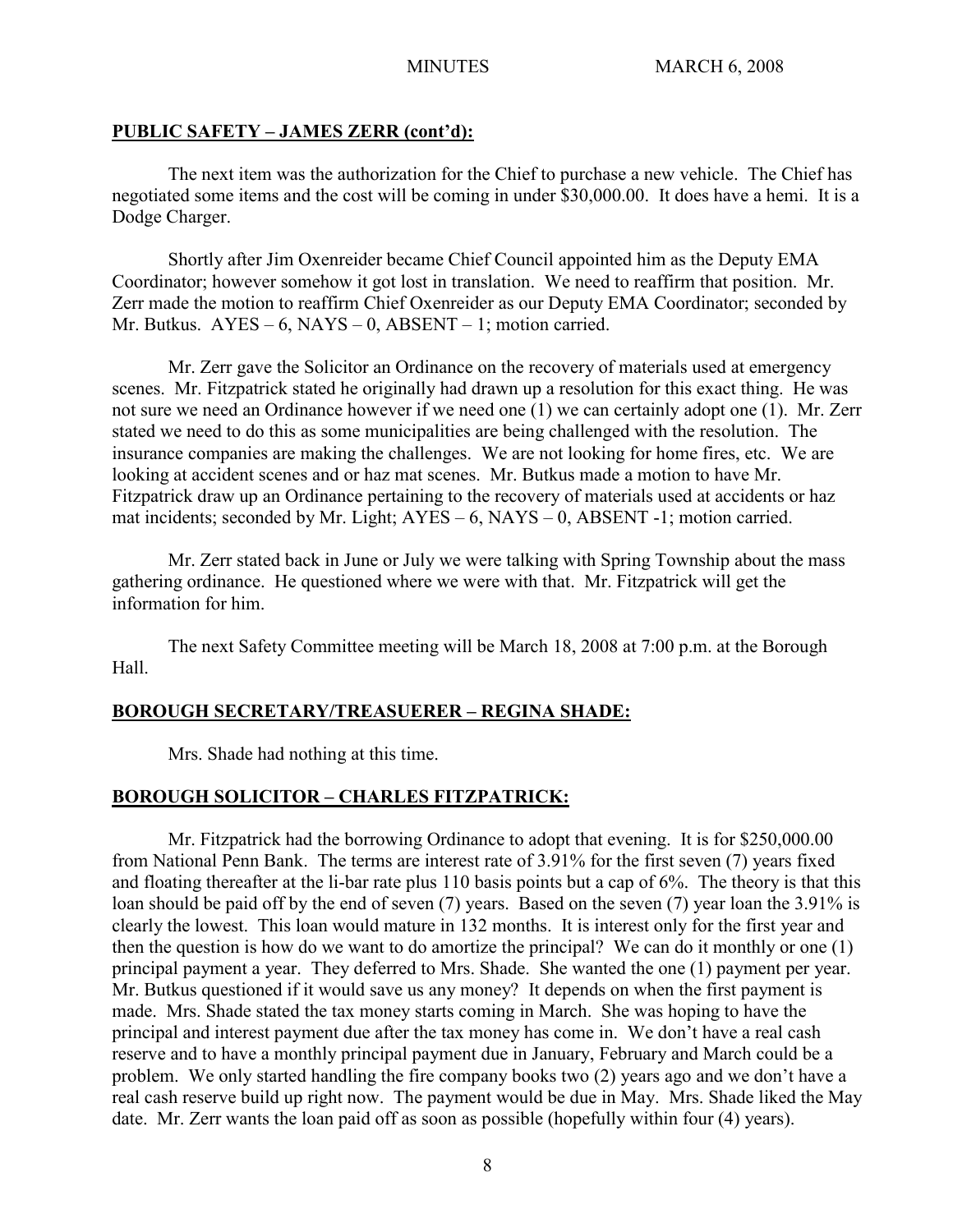# **BOROUGH SOLICITOR – CHARLES FITZPATRICK (cont'd):**

Mr. Zerr made a motion to adopt the Ordinance accepting the terms stated above; seconded by Mr. Schmidt. Mr. Wenrich asked for a roll call vote.  $AYES - 5$ ,  $NAYS - 1$  (Mr. Butkus),  $ABSENT - 1$ 1; motion carried.

## **LIBRARIAN – SONDRA WESTBROOK:**

Mr. Wenrich welcomed Mrs. Westbrook to the meeting. He hopes to see her at the regular meetings. We have all departments represented and are glad she is here representing the library. Mrs. Westbrook stated she has been the director for seven (7) years. She thanked Borough Council as well as the residents for supporting our library. She continued that we are a very busy library. Last year we had 34,445 people come through the doors. They circulated 84,689 items. That is a lot for a small library. The collection is about 17,000. We carry new DVDS, books on CD, new books, and new children's books. They offer story time. There are five (5) story times per week. In addition, they process passport applications. In the last federal fiscal year they did 1, 377 applications. They have tax forms available. They have Reading Museum pass (two of them). You can take two (2) adults and four (4) children to the Museum. Mrs. Westbrook has two (2) new candidates for the Library Board. William Falter has served nine (9) years and he is giving it up. He did a great job. In addition, they have a Board member who will be resigning at the end of April. Nan Parks and Kathy Weaver have been approved by the Library Board. They have agreed to take these positions. Mr. Schmidt made a motion to appoint the two (2) above mention people to the Library Board; seconded by Mrs. Kutz. Mr. Butkus asked if they are residents of the Borough. Mrs. Westbrook does not think so. We do have some residents currently on the Board though.  $AYES - 6$ ,  $NAYS - 0$ ,  $ABSENT - 1$ ; motion carried. The library has one (1) problem. The movers have broken some items. Mr. Fitzpatrick has sent them a letter. We are holding money from their bill. We told the movers that we are getting estimates on the cost to repair or replace the items that were damaged. They deducted a very small amount from the bill. We did not agree with that amount. They repaired two (2) DVD units. They are not the way they went out but at least they were repaired, Mrs. Westbrook stated. The units are useable. Everything was in good shape when it left but when it came back it was not. She continued that the way it was stated the library employees would be there to supervise but as it turned out the employees ended up packing up books as well. A representative from the prison system is coming up the following day to take pictures to see if they can make the repairs. The prison system was the ones who build the furniture in the first place. We would pay for the repairs. However, they have moved their facilities to another prison and they are not up and running yet. This can take some time. Mrs. Westbrook would like to see this come to some type of conclusion. Mr. Wenrich asked how many public libraries are there. Mrs. Westbrook stated there are about twenty (20) some in the County. Reading has several branches. We are right in the middle. There are about twenty four (24) libraries and we are number twelve (12). Someone from the public questioned who were the movers? It was Laush Moving and Storage.

# **POLICE DEPARTMENT – CHIEF JAMES OXENREIDER:**

.

Chief Oxenreider stated they had162 calls for the month of February. He believed we had 24 traffic citations issued. Officer Schweyer had attended a class for the DUI Sobriety Check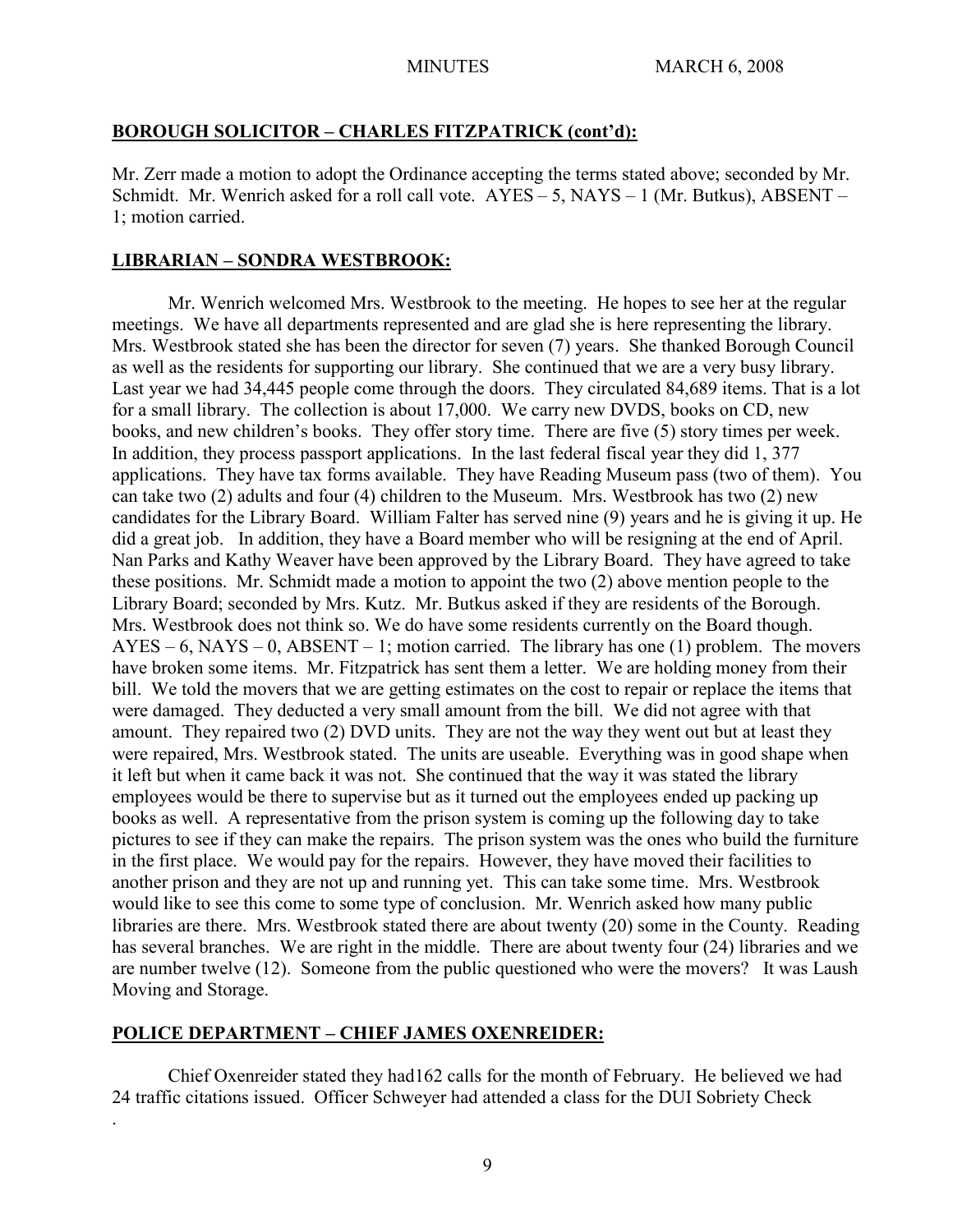# **POLICE DEPARTMENT – CHIEF JAMES OXENREIDER (cont'd):**

Points. This is so we can do the DUI checkpoints. The video equipment was ordered for the two (2) cars Chief Oxenreider stated he received a letter from the County Commissioners asking for our support and assistance for a Countywide Police Service. Actually it for our support; they want a count of our equipment and such. This is just for a study for a Countywide Police Force. This study is for a grant. The County will pay half and the grant will pay for the other half. No money will have to be put out by the Borough. Mr. Wenrich stated in his opinion not has a Councilperson but as a citizen, he is not in favor of this at all. Mr. Wenrich stated the reason for a combined force is to throw the manpower where it is most needed. Sinking Spring does not have the crime problem the City of Reading does. The State Police are covering these outside municipalities and if you need a police officer you could wait until the next one is available. As long as he is a Borough resident and on Council he wants the Borough to retain a police force. This is a taxpayer given – 24 hour protection. When you call a police officer will show up. A brief discussion ensued. Mr. Butkus questioned if taking part in this study makes us involved in the forming of a Countywide Police Force. Chief Oxenreider read from the letter that participating in this process does not apply or suggest an implementation of a Countywide Police Force. This is strictly for inventory purposes. They are asking for our support and this is only a study the Chief stated. Mr. Zerr made a motion to deny being involved in the study; seconded by Mr. Light.  $AYES - 6$ ,  $NAYS - 0$ ,  $ABSENT - 1$ ; motion carried.

# **LIBRARY – LAWRENCE SCHMIDT:**

His report was completed prior.

# **PARK AND RECREATION – BARBARA KUTZ:**

Mrs. Kutz stated the Easter Egg Hunt will be Saturday, March  $15<sup>th</sup>$  at  $11:00$  a.m. It is up to age ten  $(10)$ .

Sandra Karli has taken a temporary leave of absence as Chairperson of the Rec Board. No one has stepped up to the plate. The Board will function on its' own till Ms. Karli comes back or another decision is made.

Dorian Cola, a Rec Board member, will be representing the Rec Board on the Revitalization Steering Committee.

The next item was the playground. Mrs. Kutz stated we will not be charging Borough residents to attend the playground however people who don't live in the Borough could have to pay a fee. Spring Township is charging \$40.00 for their residents to attend the playground and \$60.00 for non residents. She feels we should charge non residents as people are coming to our playground so they don't have to pay. Mr. Butkus made a motion to charge non residents \$60.00 per child to attend the Sinking Spring Playground; seconded by Mrs. Kutz. Mrs. Kutz stated there are numerous children in our Borough that can't afford to go on some of the trips that the playground supplies due to money issues. This fee could help the kids attend these events at no charge. Mrs. Shade questioned if we want to put maximum on for a family. Mr. Butkus said \$60.00 across the board. AYES – 5, NAYS – 1 (Mr. Light), ABSENT – 1; motion carried.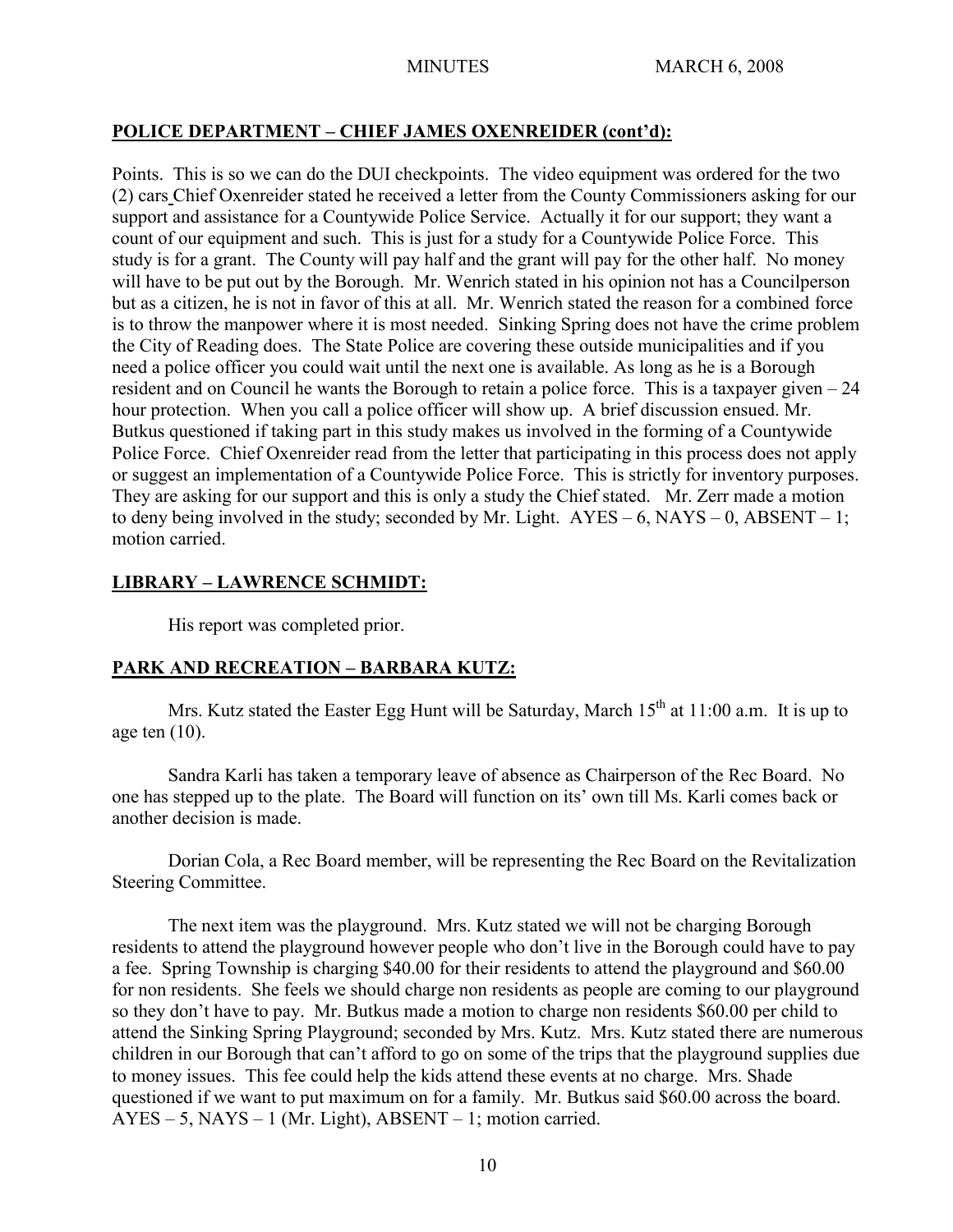#### **STREETS, UTILITIES, AND BUILDINGS – BRUCE LIGHT:**

Mr. Light had nothing.

#### **MAYOR – CLARENCE NOECKER:**

Mayor Noecker stated Matthew Yatsko has finished his six (6) month probation. He now goes to Patrolman Third Class. He will get a bit of a raise. He is doing a good job and he is very cooperative. The Mayor heard good things about him from the community.

#### **UNFINISHED BUSINESS:**

The first issue was the landlord ordinance. Several months ago Mr. Fitzpatrick was asked to give a copy of another municipalities' landlord ordinance of which he did. Mr. Schmidt stated he passed it out at the last meeting without saying anything. He requested Council to review this ordinance and decide if they would be interested in passing something like this. We received a few comments some from the audience and some that have come to the Borough. This is being done countywide. Mr. Schmidt is uncommitted on it. The Public Works Director read it and he likes certain things and he thought some other things could be added. Inspections could be done on single family units as well. Mr. Schmidt feels maybe we should expand on this to when people move in and out. Mr. Wenrich thought maybe we should table this for now pending further review. Mr. Wenrich stated you can have eight (8) good landlords and two (2) bad. Mr. Hart stated we have a large number of properties in bad shape. He explained currently we have an apartment building that has a fire escape that is not attached to the building. Four (4) treads are off, the railing will not support a small child as it is so loose. Mr. Wenrich would like to know these issues are being addressed. He wants to make it a fair permit cost so that we don't strap the landlord. He has the investment property to get some return not just to break even on it. Mr. Light said some houses are left in bad shape as well. We are not here to hurt anyone but we do want safety. It is a quality of life issue. Mr. Zerr said since it is a safety issue, it probably would be wise to turn it over to the safety committee for their review. Mr. Butkus questioned Mr. Fitzpatrick if we will be on the hook if we inspect this property every three (3) years and something happens and someone perishes at the house. Mr. Fitzpatrick stated we would not. Mr. Biggs stated every rental property is an income generated business; homes are not. Mr. Fitzpatrick can get other ordinances to look at as well if Council wanted. Council was happy with that one. Mr. Harting feels there are some things in the Ordinance that don't make good sense. He explained why. Mr. Harting felt someone changed the Ordinance fee from \$50 to \$250. Mr. Schmidt stated that Mr. Biggs looked at the Ordinance he wanted to see the fine be more. That is why the \$50 was crossed out and \$250 was put in. Mr. Schmidt said this was not our Ordinance it was just a sample of something we could use. The \$250 could be used if we have to hire someone else to keep track of this. Mr. Biggs thought this would be a good way to monitor who lives where. He continued that three (3) years ago Mrs. Shade did a census and discovered an additional \$40,000.00 in missing revenue. These inspections would catch those types of things Mr. Biggs said. Mr. Harting had several concerns and he feels it is bad legislation. Mr. Fitzpatrick explained how the process works. He said we don't do fifty days of violations at one (1) time. Mr. Wenrich stated this is not our Ordinance and thanked Mr. Harting but it will be going back to the Safety Committee for their review. Mr. Harting feels that Council will be the judge and he feels that is not fair. Mr. Fitzpatrick stated the district justice will be the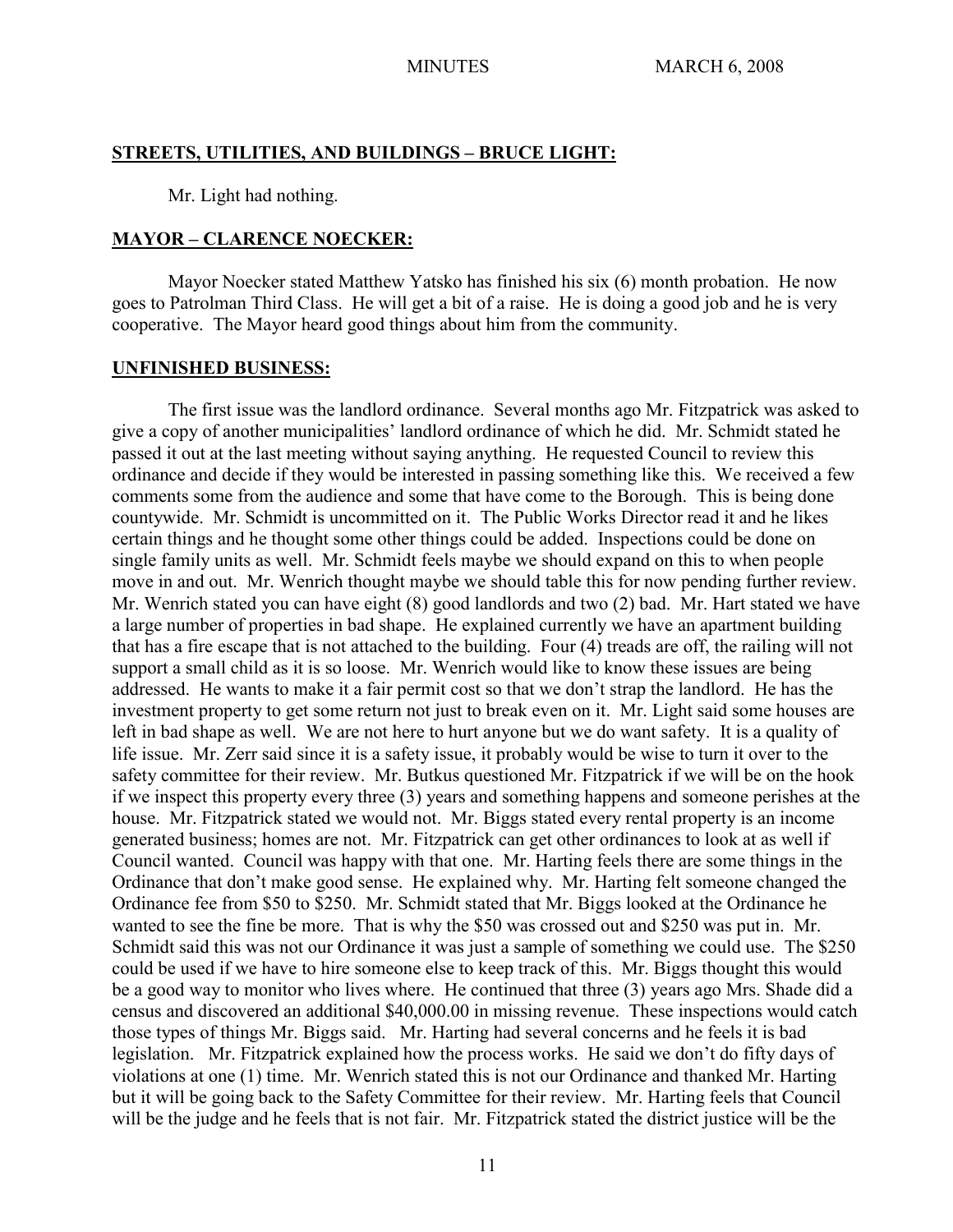## **UNFINISHED BUSINESS (cont'd):**

judge not Council. He cited his concerns again. Mr. Zerr stated by June Council meeting they should have something ready to put in front of Council. Mr. Harting handed the Ordinance to some landlords. Mr. Wenrich again stated this is not our Ordinance.

Mrs. Shade said that April 16, 2008 will be the bulk cleanup.

We received two (2) letters from people who are interested in serving on the committee to see if we should make the Authority a working Authority. The one (1) was from a gentleman who lives in Mt. Penn. The second was from Mrs. Denise Stine. Mr. Butkus recommend the Mayor sit on the committee as well. The Mayor will do it. Mr. Butkus made a recommendation to appoint Mrs. Stine and Mayor Noecker to the committee.

## **NEW BUSINESS:**

Both issues were discussed prior.

## **PUBLIC COMMENT:**

Mr. Francis Butkus stated that over the last couple of years he received numerous inquires where people could dump some of the stuff they can't put out for cleanup. He was wondering if the Borough ever thought about opening a site for people to take things. Mr. Wenrich stated they will need to contract a private agency to take it away. A gentleman named Ed Holland will come load it up and take it away. Lebanon Farms, our hauler, can be called and plans can be made for them to pick up. Mr. George Butkus stated you can call the County as well. Mr. Butkus stated maybe we could put it the newsletter or on the website.

## **TREASURER'S REPORT:**

| General Account                     |                      |                  |
|-------------------------------------|----------------------|------------------|
| Opening Balance – February 29, 2008 |                      | \$<br>38,669.67  |
| <b>PLGIT</b>                        |                      | 8,803.83         |
| Invest                              | Recreation           | 48,346.49        |
|                                     | General Invest       | 125,651.78       |
|                                     | To Be Paid           | \$<br>48,978.81  |
|                                     |                      | \$<br>172,492.96 |
| Sewer Account                       |                      |                  |
| Opening Balance – February 29, 2008 |                      | \$<br>191,754.58 |
| <b>PLGIT</b>                        |                      | 59,269.60        |
| Invest                              | <b>Sewer Revenue</b> | 476,070.22       |
|                                     | To Be Paid           | 21,090.28        |
|                                     |                      | \$<br>706,004.12 |

Mr. Butkus made a motion to accept the Treasurer's Report; seconded by Mrs. Kutz. AYES – 6, NAYS – 0, ABSENT - 1; motion carried.